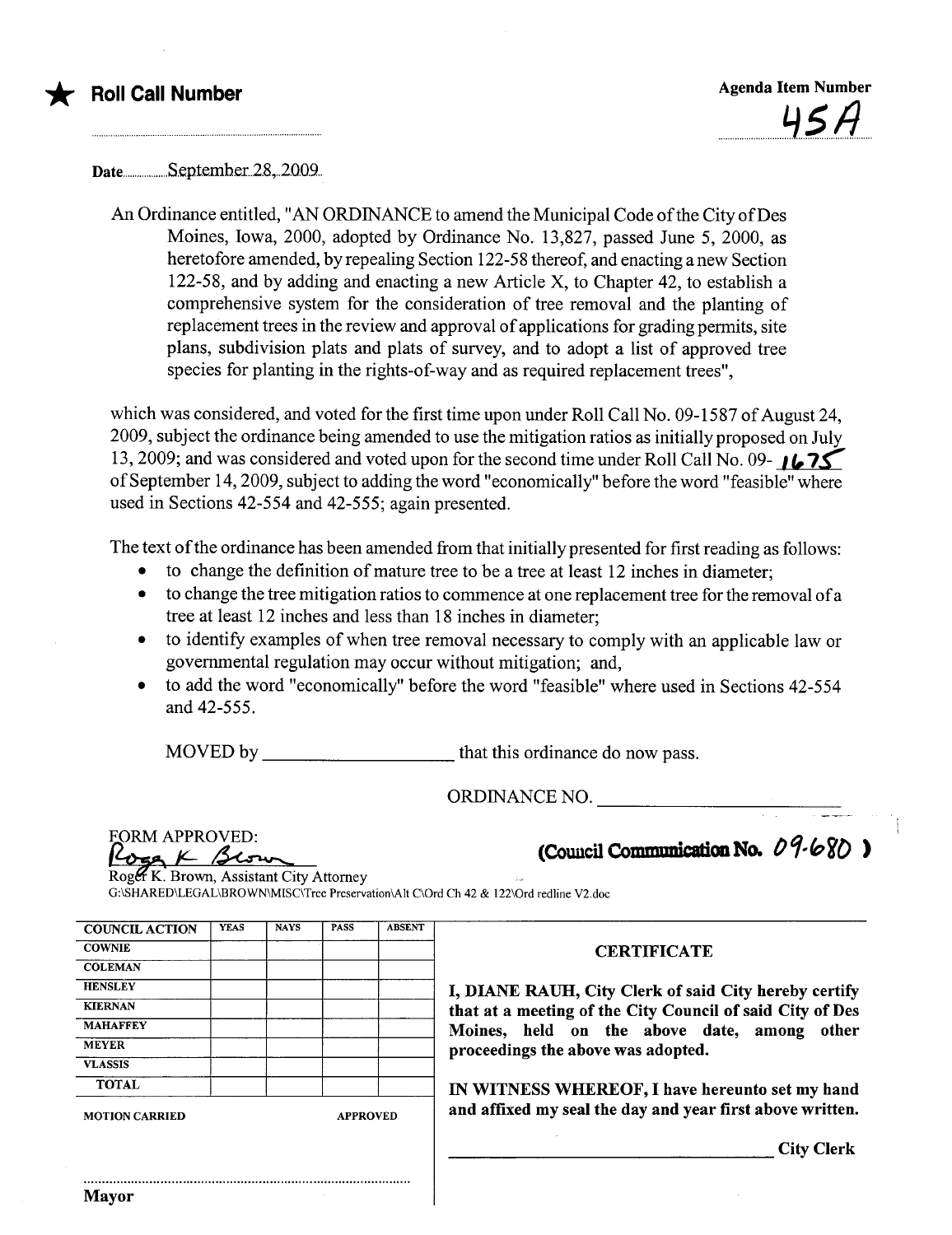# ORDINANCE NO.

AN ORDINANCE to amend the Municipal Code of the City of Des Moines, Iowa, 2000, adopted by Ordinance No. 13,827, passed June 5, 2000, as heretofore amended, by repealing Section 122-58 thereof, and enacting anew Section 122-58, and by adding and enacting a new Aricle X, to Chapter 42, to establish a comprehensive system for the consideration of tree removal and the planting of replacement trees in the review and approval of applications for grading permits, site plans, subdivision plats and plats of surey, and to adopt a list of approved tree species for planting in the rightsof-way and as required replacement trees.

BE IT ORDAINED by the City Council of the City of Des Moines, Iowa:

Section 1. That the Municipal Code of the City of Des Moines, Iowa, 2000, adopted by

Ordinance No. 13,827, passed June 5, 2000, be and is hereby amended by repealing Section 122-58

thereof, and enacting a new Section 122-58, and by adding and enacting a new Aricle X, to Chapter

42, to establish a comprehensive system for the consideration of tree removal and the planting of

replacement trees in the review and approval of applications for grading permits, site plans,

subdivision plats and plats of survey, and to adopt a list of approved tree species for planting in the

rights-of-way and as required replacement trees, as follows:

# ARTICLE X. TREE REMOVAL AND MITIGATION

### Sec. 42-550. Title.

This article shall be known as the tree removal and mitigation ordinance and may be cited as such.

# Sec. 42-551. Purpose.

The city council finds that the city contains many canopied areas containing trees of significant size. value and quantity that contribute in a positive way to the human and animal environment. Trees and associated vegetation that are properly maintained increase property values. maintain the natural ecology. temper the effects of extreme temperatures and winds. reduce runoff. prevent erosion. and help create and maintain the identity and visual character of the city. The purose of this chapter is to encourage the preservation of canopied areas and mature trees on private land, and to require the preservation or mitigation of trees during the development process.

The city council further declares its intent to adopt policies for the preservation and planting of trees on city property and to consider tree preservation and replacement in the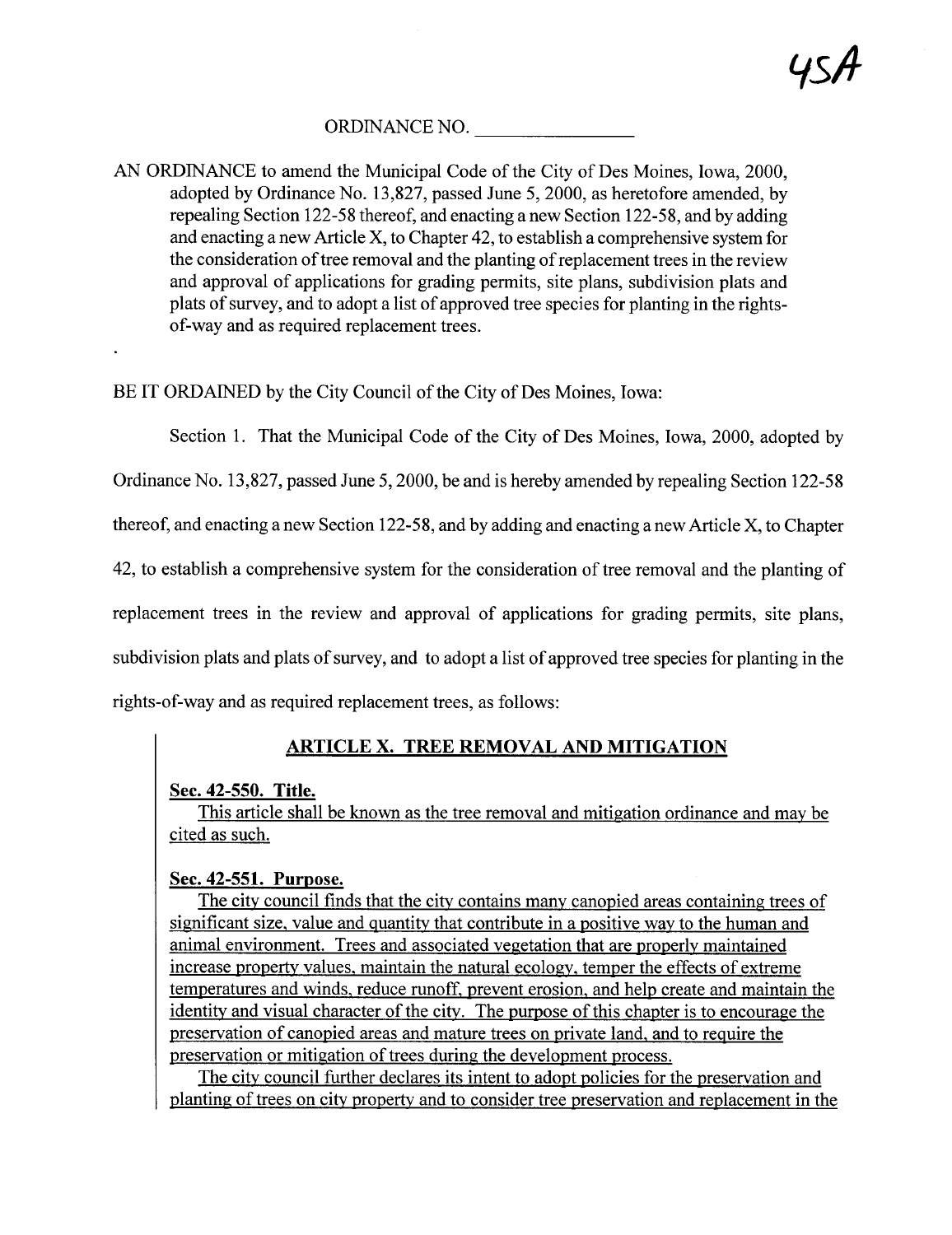design and implementation of public works projects.

### Sec. 42-552. Definitions:

The following words. terms and phrases. when used in this article. shall have the meanings ascribed to them in this section. except where the context clearly indicates a different meaning:

- 1 Diameter at breast height (DBH) means the diameter of the tree measured 4.5 feet from the ground.
- 2. Baseline aerial photography (BAP) shall refer to any aerial photographs and other credible data that identifies the location of mature trees and the boundaries of canopied areas as of a known date.
- 3. Canopied area means an area of tree cover, measured planimetrically in square feet. from baseline aerial photography.
- 4. Director means the community development director of the city or the director's designee.
- 5. Mature tree means all tree species of 12 inches or more in diameter at breast height.
- 6. Replacement tree means a tree required to be planted pursuant to this article in replacement of trees removed.
- 7. Tree removal and mitigation plan means a plan which identifies trees or canopied areas to be preserved and those to be removed. and provides for the planting of any required replacement trees in compliance with this article.
- 8. Tree removal means the destruction or removal of a tree. or the removal of more than twenty-five percent (25%) of the crown or root system of a tree in a single growing season. Tree removal does not include normal tree trimming or pruning undertaken for the purpose of maintaining and preserving a tree in accordance with ANSI 300 Part 1.

### Sec. 42-553. Scope.

A. Any person seeking city approval of any of the following development activities is subject to the requirements of this article. No city permits or approvals shall be given for any ofthe following development activities until the applicant has received approval of a tree removal and mitigation plan as provided in this aricle for the affected propert.

(1) a grading permit pursuant to aricle II. of chapter 42:

(2) a site plan pursuant to article V. of chapter 82: or.

(3) a subdivision plat or plat of survey pursuant to chapter 106 of this Code.

B. Any person may voluntarily seek approval of a tree removal and mitigation plan pursuant to this article.

C. This article does not apply to public improvement projects or to activities on city property or within the public rights-of-way. Public improvement projects, and activities on city property or within the public rights-of-way shall be subject to city policies for the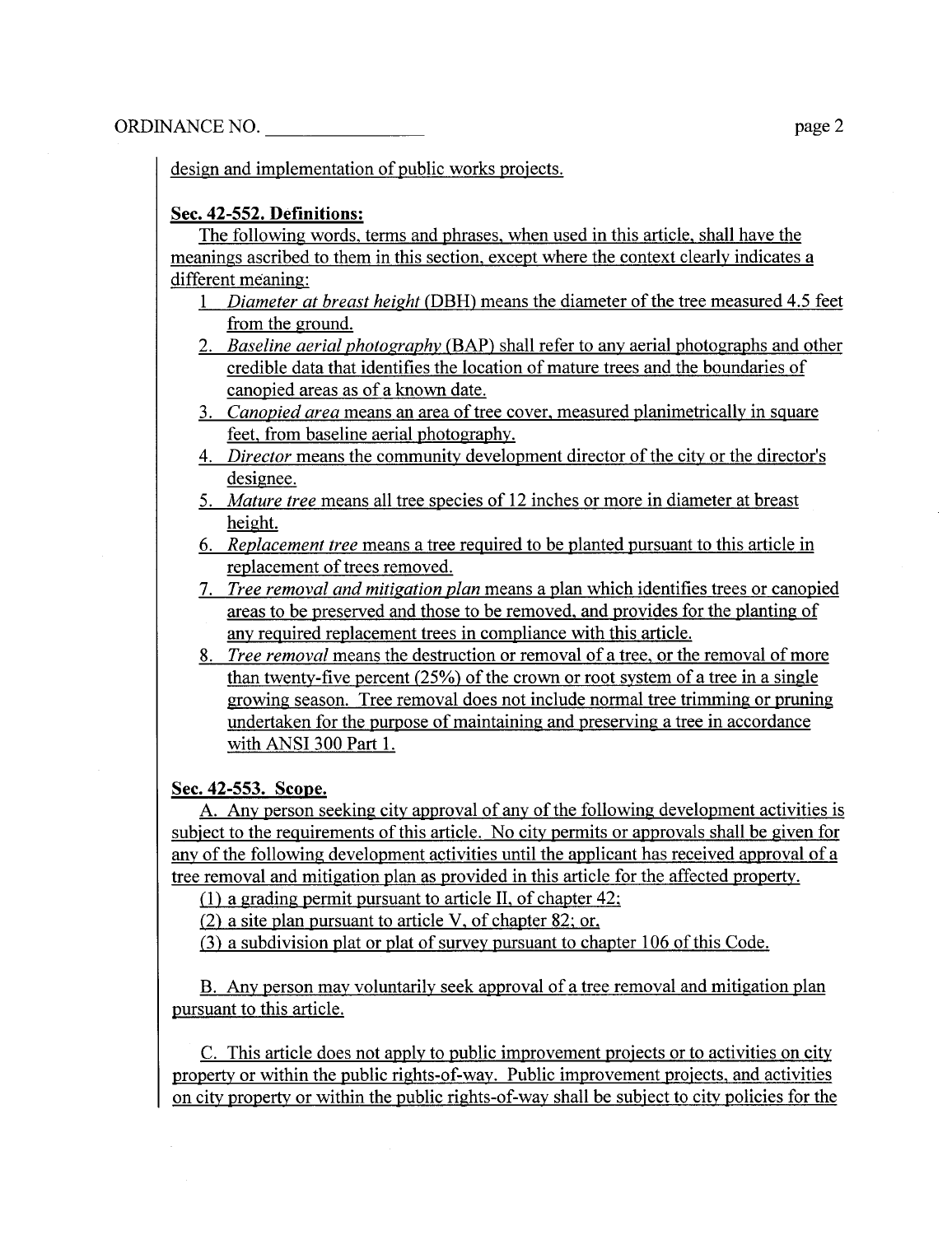preservation and planting of trees on city property, and are to consider tree preservation and replacement in the design and implementation of public works projects.

### Sec. 42-554. ReQuired information.

Any person seeking city approval of a tree removal and mitigation plan shall submit three copies of the plan containing the following information:

- (1) A statement from the landowner or the landowner's representative explaining why the proposed amount of tree removal is required.
- (2) The names, addresses and telephone numbers of the land owner(s) and the individual or business responsible for the tree removaL.
- (3) A time schedule indicating the anticipated starting and completion dates of the tree removaL.
- (4) An affirmative statement signed by an owner of the property or by the person responsible for the tree removal, acknowledging that they are required to limit any tree removal to that identified in the approved tree removal and mitigation plan. and are further required to cause any replacement trees to be planted and maintained in conformance with such plan and this aricle.
- (5) One of the following on one or more sheets no greater than  $24$  by  $36$  inches in size and at scale that reasonably allows for the review and confirmation of the information contained therein:
	- (a) Option A. A survey or scalable drawing of the planned development overlaid upon an aerial photograph containing the following information:
		- (i) Location of the canopied areas to be preserved, the canopied areas existing on or after May 1. 2009. that have already been removed. and any additional canopied areas to be removed. based on the available baseline aerial photography and any additional information known to the applicant.
		- (ii) If applicable, the citation to any law or governmental regulation that requires such tree removal, the location of the trees so required to be removed. and evidence that there is no economically feasible alternative that would materially reduce the required amount of such tree removaL.
		- (iii) The calculation of the amount of canopied area existing on or after May 1.2009. that has already been removed. and the calculation of the amount of existing canopied area to be removed.
		- (iv) The calculation of the number of replacement trees required by this aricle. and the species and location for the placement of any such replacement trees.
	- (b) Option B. A survey or scalable drawing of the planned development overlaid upon a tree survey containing the following information:
		- (i) Location of the canopied areas to be preserved, the canopied areas existing on or after May 1, 2009, that have already been removed, and any additional canopied areas to be removed, based on the available baseline aerial photography and any additional information known to the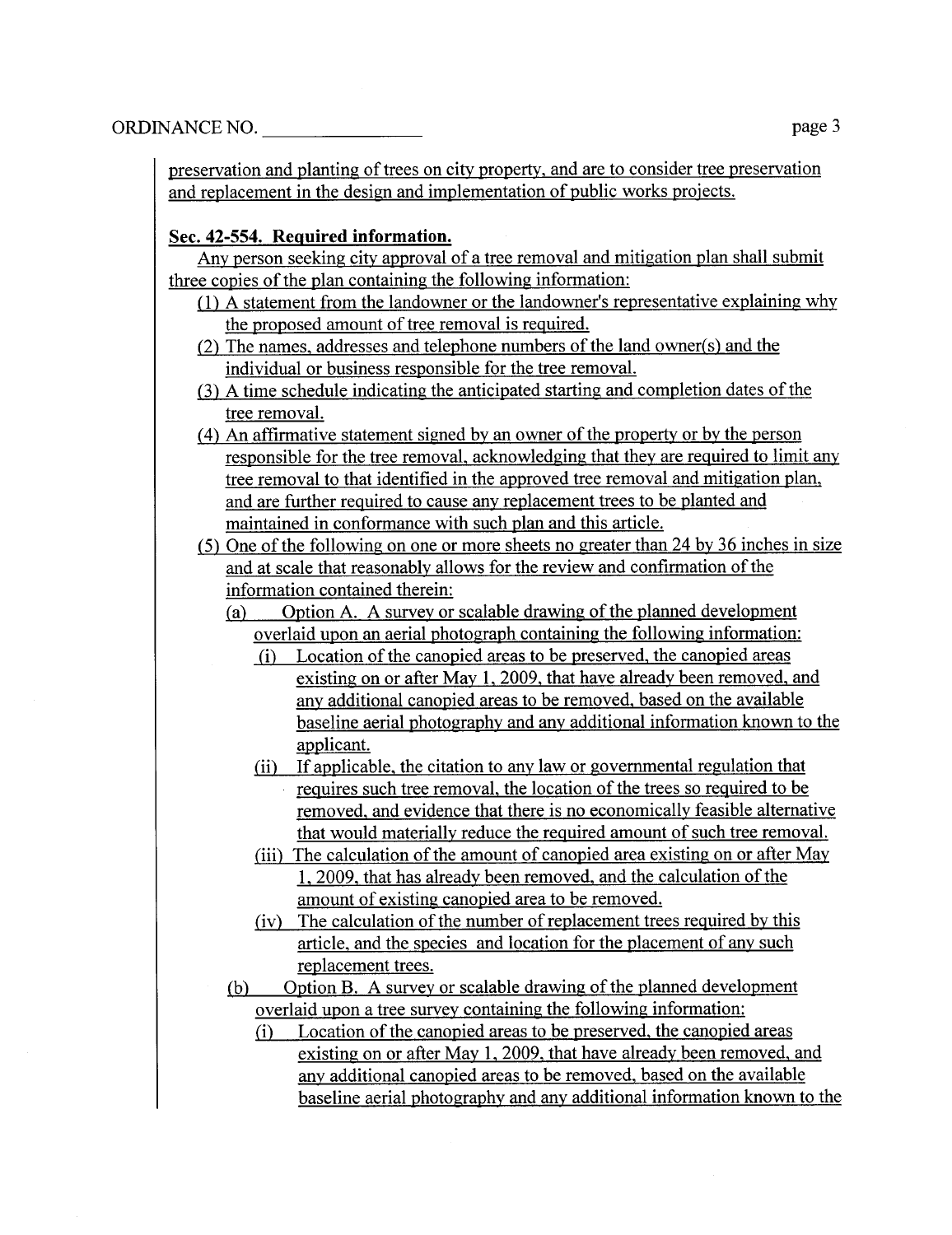applicant.

- $(i)$  The location of all mature trees identified by size in DBH and species, with a separate listing of the DBH and species of all such mature trees to be removed. Trees located within an area which is designated on the plan as an area that is not to be disturbed and from which there is to be no tree removaL. need not be individually identified. The identification of mature trees may be determined by actual surveyor by any a sampling method determined to be reasonable and accurate by the director.
- (iii) The calculation of the amount of canopied area existing on or after May L 2009. that has already been removed.
- (iv) If applicable. a statement from a certified arborist evaluating the quality of the mature trees proposed to be removed and identifying those trees to be considered for removal without penalty or mitigation due to species type. age, disease. damage and other factors.
- (v) If applicable. the citation to any law or governental regulation that requires such tree removaL. the location of the trees so required to be removed. and evidence that there is no economically feasible alternative that would materially reduce the required amount of such tree removaL.
- (vi) The calculation of the number of replacement trees required by this aricle. and the species and location for the placement of any such replacement trees.
- (6) A plan for the protection of the existing trees which are identified to remain. demonstrating compliance with the standards for protection of existing trees set forth in section 42-555(A).
- (7) The schedule for the planting of any replacement trees in conformance with the requirements of section 42-555(H).

# Sec. 42-555. Tree protection and mitigation standards.

A. Protection of existing trees. Any mature tree or canopied area identified for preservation in an approved tree removal and mitigation plan shall be protected during any development activity in accordance with policies approved by the director. Preference shall be given to preserving mature trees of a species recommended for use at such trees' locations in the list of recommended tree species approved by the city council by resolution.

B. *Mitigation option A*. If the applicant has chosen to provide the information required under Option A in section 42-554. the tree removal and mitigation plan shall provide mitigation for the removal of canopied area by providing one replacement tree for each 2,000 square feet of canopied area removed or to be removed after May 1, 2009.

Tree removal shall be allowed without mitigation under this option A when the applicant has demonstrated that such tree removal is required to conform with any applicable law or governental regulation or infrastructure requirements including. but not limited to, streets. sidewalks. and stormwater detention. and there is no economically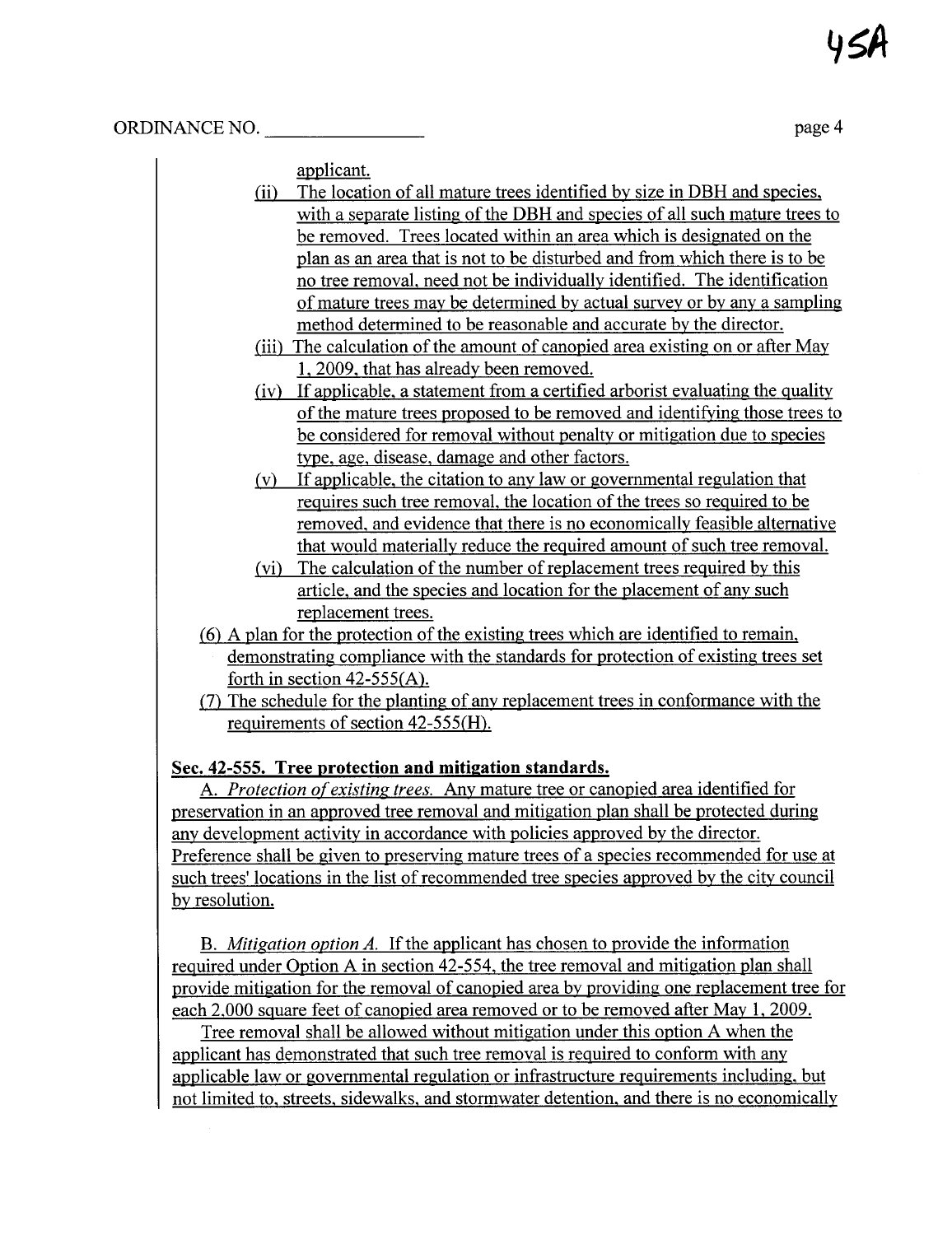feasible alternative that would materially reduce the required amount of tree removaL.

C. Mitigation option B. If the applicant has chosen to provide the information required under Option B in section 42-554. the tree removal and mitigation plan shall provide mitigation for the loss of canopied area existing on or after May 1. 2009. that has already been removed. and for any existing mature trees to be removed, in accordance with the following rations:

(1) One replacement tree shall be provided for each 2.000 square feet of canopied area existing on or after May 1, 2009, that has already been removed; and,

(2) Replacement trees shall be provided for each mature tree to be removed based upon the diameter at breast height (DBH) of the removed tree in the following rations:

| DBH of removed tree in inches                                         | Ration of replacement trees to removed |  |  |  |
|-----------------------------------------------------------------------|----------------------------------------|--|--|--|
|                                                                       | <u>tree</u>                            |  |  |  |
| At least 12 and less than 18                                          | 1:1                                    |  |  |  |
| At least 18 and less than 24                                          | 2:1                                    |  |  |  |
| For each increment of 6 inches of DBH above 24 inches, one additional |                                        |  |  |  |
| replacement tree shall be provided.                                   |                                        |  |  |  |

Tree removal shall be allowed without mitigation under this option B when the applicant has demonstrated that such tree removal qualifies under any of the following criteria:

(i) Trees that are dead or dying from causes beyond the owner's control.

(ii) Trees of a species that is not permitted for use as a street tree;

(iii) Trees that must be removed to conform with any applicable law or governental regulation or infrastructure requirements including. but not limited to. streets. sidewalks. stormwater detention. when there is no economically feasible alternative that would materially reduce the required amount of tree removaL.

D. Mitigation for improper tree removal. If the tree removal is performed in violation of an approved tree removal and mitigation plan. or if tree removal is performed without an approved tree removal and mitigation plan under circumstances which reasonably demonstrates that such tree removal was performed in anticipation of redevelopment for the purposes of avoiding the mitigation requirements under this article, then one replacement tree shall be planted for everv 700 square foot increment of canopied area removed as determined by examination of the baseline aerial photography.

E. Replacement trees. Replacement trees shall be of a species on the list of recommended tree species approved by the city council by resolution, and approved by the director for use at the proposed location. Native species are preferred for replacement trees. Replacement trees shall be of an overstorv species and at least one and one-half (1  $\frac{1}{2}$ ) inches in caliper and not more than 2 inches in caliper measured six inches above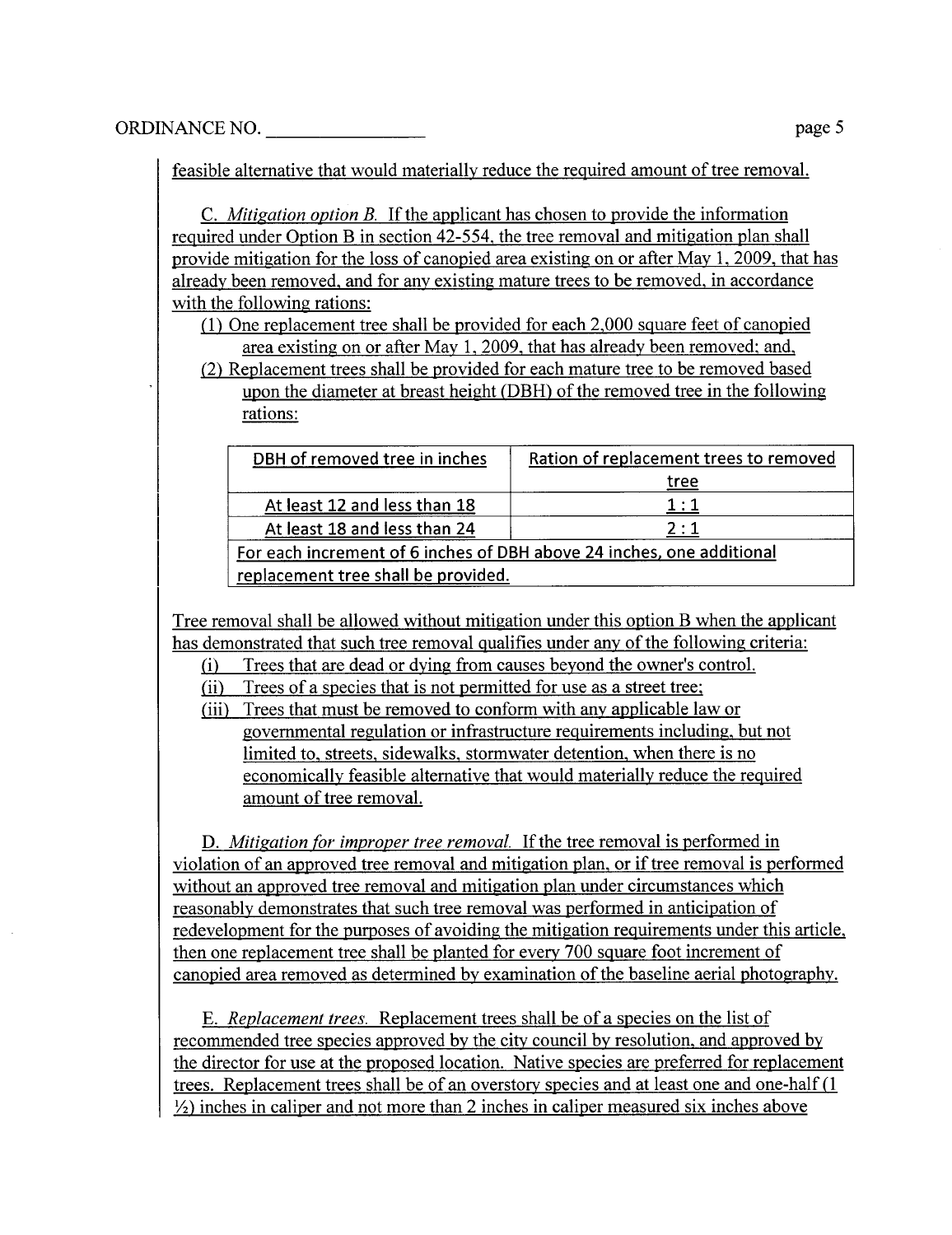grade. However. understory. ornamental and coniferous trees may be substituted for up to 30% of the required overstory replacement trees. subject to the following replacement ratios: Two evergreen trees at least 6 feet tall. or three understorv or ornamental trees at least 1 inch in caliper measured six inches above grade may be substituted for a required overstory replacement tree.

F. Credit for required trees. Trees required to be planted by the landscape standards in the adopted site plan policies. including those planted as required street trees. may be counted towards satisfaction of the mitigation requirements set forth above.

G. Off-site mitigation. Any replacement tree which cannot be reasonably planted within the boundaries of the development shall be planted off-site as approved by the director at the following locations. with preference to be given to locations in close proximity to the property where the tree removal is proposed or has occurred:

- (1) On city property at locations approved by the city;
- $(2)$  On other public property in the city with the written consent of an appropriate officer of the entity with jurisdiction over the property; or,
- (3) On private property in the city with the consent of the property owner.

H. Timing, All replacement trees shall be planted within one year of commencement of tree removal or by such later date as may be approved by the director for good cause shown. In the approval of any subdivision. site plan. or conceptual or development plan for the development of the affected parcel, the schedule for the planting of any replacement trees may be extended to coordinate with such development. Each owner of the property upon which tree removal has occurred shall be responsible for causing the replacement trees to be planted and maintained in accordance with this article and the approved tree removal plan.

I. Maintenance of replacement trees. All replacement trees shall be maintained by the owner of the property where such tree is planted for a period of one (1) year after planting. during which time the replacement tree shall not be subject to tree removal without the prior written consent of the director. If any replacement tree is removed or dies within such period. regardless of the cause. such owner shall cause a new replacement tree to be planted in close proximity to the site of the original tree.

#### Sec. 42-556. Administration.

A. The requirements of this article shall be administered as part of the permitting process which triggered the requirement for compliance with this article.

B. The following provisions shall apply in the event an applicant voluntarily seeks approval of a tree removal and mitigation plan under circumstances where no grading or development is planned which would otherwise trigger a requirement for compliance with this article: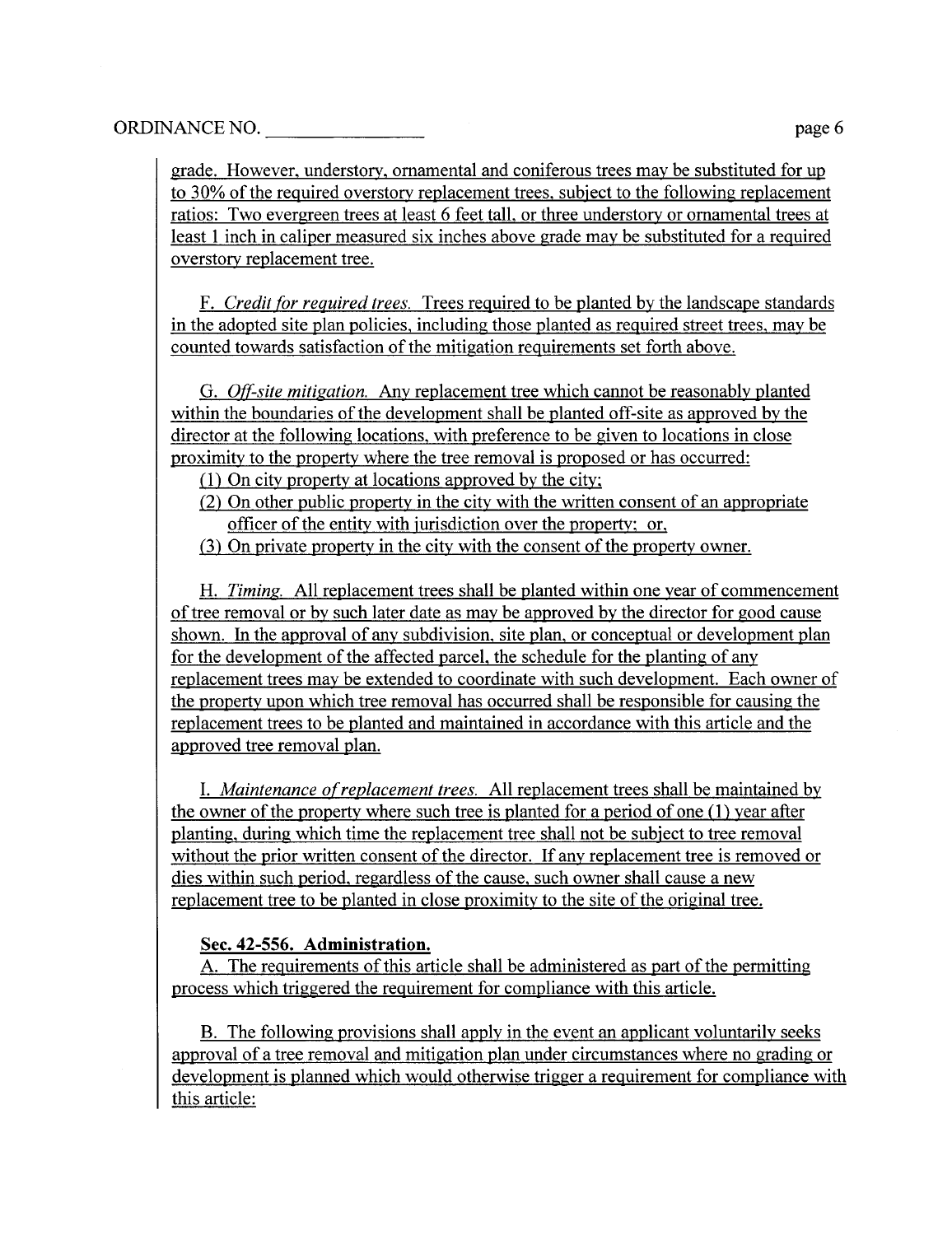#### ORDINANCE NO. page 7

(1 ) This aricle shall be administered by the director.

(2) The applicant may. upon written notice. appeal in whole or in part any determination made by the director within the scope of this article. Appeal shall be made without cost by fiing written notification of the appeal and the basis thereof with the city clerk within 30 days after such determination is made. The city council shall decide the appeal within 30 days after written notification of the appeal has been received by the city clerk. unless the applicant consents to an extension of time. The affirmative vote of a majority of the city council shall be necessary to overturn or modify a determination by the director. The appealing party shall be presented a reasonable opportunity to present his or her views to the city council during its consideration of the appeaL.

C. The applicable authority charged with administering this article may. after consultation with the parks and recreation director or such director's designee. grant such variances from the terms of this aricle as wil not be contrary to the public interest. where owing to special conditions a literal enforcement of the provisions of this article wil result in unnecessary hardship, and so that the spirit of this article shall be observed and substantial justice done. In granting any such variance. the reviewing authority may prescribe appropriate conditions and safeguards in conformity with this article. Violation of such conditions and safeguards. when made a part of the terms under which the variance is granted. shall be deemed a violation of this article subject to enforcement under section 42-557.

# Sec. 42-557. Enforcement.

A. The zoning enforcement officer shall enforce this article.

B. No person shall engage in or cause any activity to be done in violation of any provision of this article.

C. When a tree removal and mitigation plan has been approved by the City for a parceL. no person shall engage in any tree removal activities upon that parcel in excess of the activities identified in the approved plan.

D. No building permit, site plan, grading permit, plat of survey or subdivision plat shall be approved for any development upon a parcel subject to an approved tree removal and mitigation plan which has not been timely implemented until the requirements of that plan have been satisfied. or an amended tree removal and mitigation plan is submitted and approved to coordinate the mitigation plantings with the redevelopment of the parcel.

E. Persons who fail to perform an act required by the provisions of this article or who commit an act prohibited by the provisions of this aricle shall be guilty of a municipal infraction punishable by a civil penalty as provided by section 1-15 of the City Code.